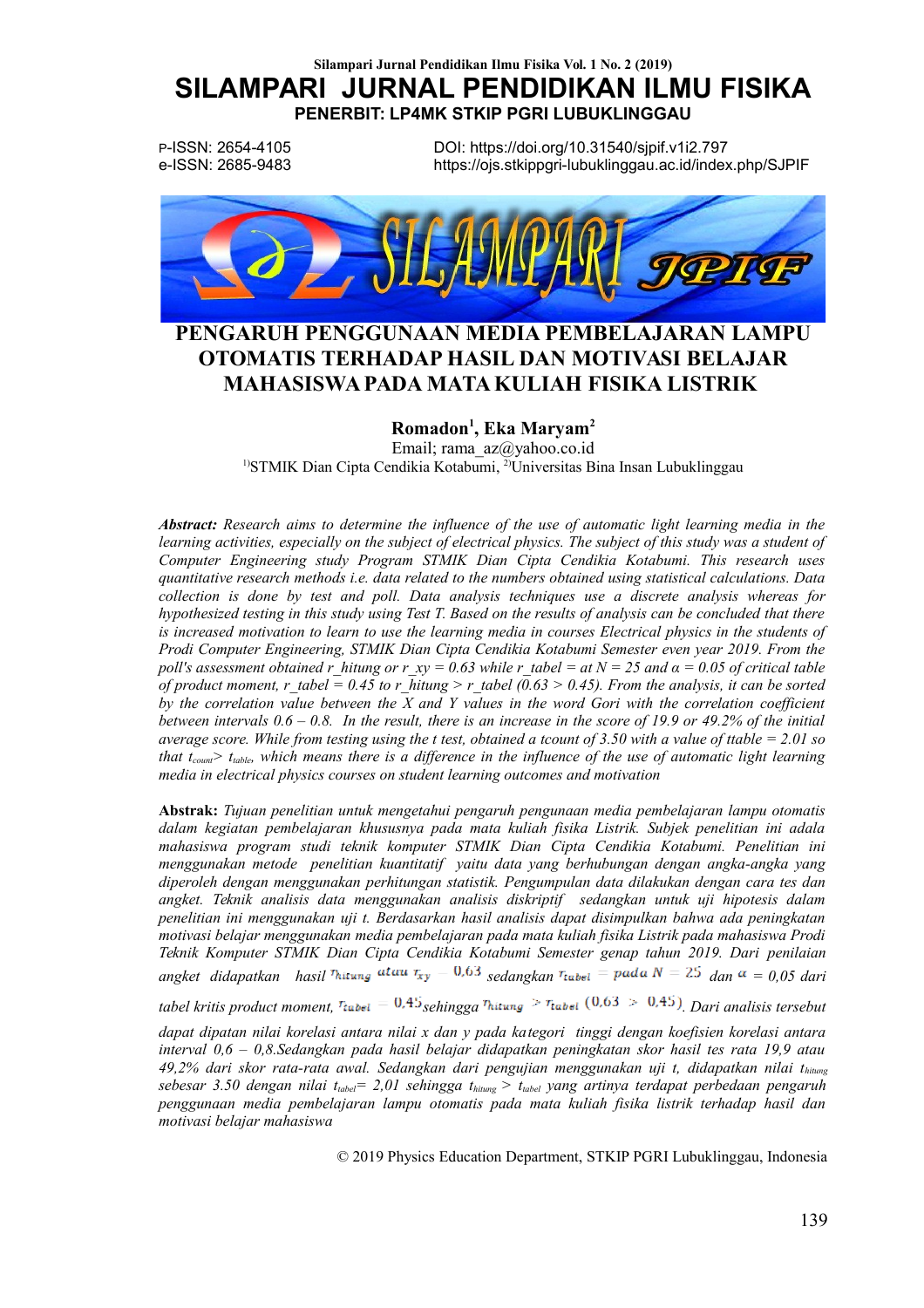P-ISSN: 2654-4105 e-ISSN: 2685-9483

DOI: https://doi.org/10.31540/sipif.v1i2.797 https://ois.stkippari-lubuklinggau.ac.id/index.php/SJPIF

#### Kata kunci: Media pembelajaran, Lampu Otomatis, Hasil dan Motivasi Belajar, mahasiswa **PENDAHULUAN**

#### Pendidikan yang mampu mendukung pembangunan di masa mendatang adalah pendidikan yang mampu mengembangkan potensi peserta didik, sehingga yang bersangkutan mampu menghadapi dan memecahkan masalah kehidupan yang dihadapinya .Pendidikan dijadikan sebagai sarana penting untuk menyiapkan generasi masa kini dan masa yang akan datang dalam membentuk sumber daya manusia vang aktif, kreatif, inovatif dan produktif, Tujuan utama dalam mewujudkan dan meningkatkan kualitas pendidikan tentu saja tidak terlepas dari proses belajar mengajar sebagai kegiatan utamanya. Dalam kegiatan pembelajaran guru sebagai pemberi informasi cenderung mendominasi kegiatan pembelajaran di kelas sehingga tidak terjadi hubungan timbal balik antar guru dan siswa yang berimplikasi terhadap kualitas pembelajaran dalam proses belajar mengajar fisika. Pembelajaran hendaknya dapat memberikan inisiatif untuk bertanya dan mampu menjawab pertanyaan secara sehingga dapat menciptakan mandiri pembelajaran bermakna (Ariani, T., & Fitriyani, N. 2017).

Teknologi memberikan dampak yang luar biasa bagi pendidikan dan manusia. Perkembangan teknologi menciptakan kultur baru dimana setiap manusia dapat saling terhubung dalam dunia virtual dan mengakses berbagai informasi global dari melalui komputer iaringan internet. Perkembangan teknologi dewasa ini menuntut setiap individu baik dari kalangan siswa sekolah dasar hingga menengah, guru, mahasiswa, akademisi, praktisi, maupun dari masyarakat umum untuk tanggap dan peka terhadap fenomena/perubahan vang teriadi Pengamatan secara empiris terhadap perkembangan teknologi saat ini akan menuntut adanya keselarasan antara teoriteori vang dipelajari di sekolah-sekolah

dan perguruan tinggi dengan keadaan dilapangan (Yolanda, Y., & Arini, W. 2018). Hal ini juga berpengaruh pada pendidikan dimana teknologi dunia mampu merubah paradikma mengajar pendidik vang monoton menjadi menyenangkan. Perubahan ini teriadi karena inovasi-inovasi dalam pembelajaran terus dikembangkan melalui teknologi untuk membantu pendidik mencapai dari tujuan pembelajaran. Salah satu inovasi pembelajaran adalah penggunaan media pembelajaran. Media pembelajaran atau alat praga adalah segala sesuatu yang dapat digunakan dan dapat dimanfaatkan untuk menjelaskan konsep-konsep pembelajaran dari materi vang bersifat abstrak atau kurang jelas menjadi nyata (Fahrudin, 2018). Fungsi media dipergunakan untuk memperagakan materi pembelajaran tersebut sehingga pembelajaran lebih mudah materi dipahami. Sedangkan menurut (Maryam dkk, 2019) Media pembelajaran adalah strategi untuk meningkatkan minat dan hasil belajar siswa lebih efektif.

Latar belakang masalah penelitian ini berdasarkan pengalaman peneliti ketika mengajar pada mata kuliah fisika listrik. Rendahnya motivasi belajar mahasiswa pada mata kuliah fisika listrik sangat berpengaruh terhadap hasil belaiar mahasiswa. Motivasi belajar merupakan salah satu faktor penentu keefektifan dalam pembelajaran. Mahasiswa akan belajar dengan baik apabila ada faktor pendorong yaitu motivasi belajar. Kualitas pendidikan yang baik salah satu faktor meningkatnya Motivasi Belajar. Faktorfaktor yang mempengaruhi motivasi belajar diantaranya adalah penggunaan media pembelajaran oleh dosen dalam pembelajaran dikelas. proses Proses pembelajaran yang menggunakan media nembelajaran membantu meningkatkan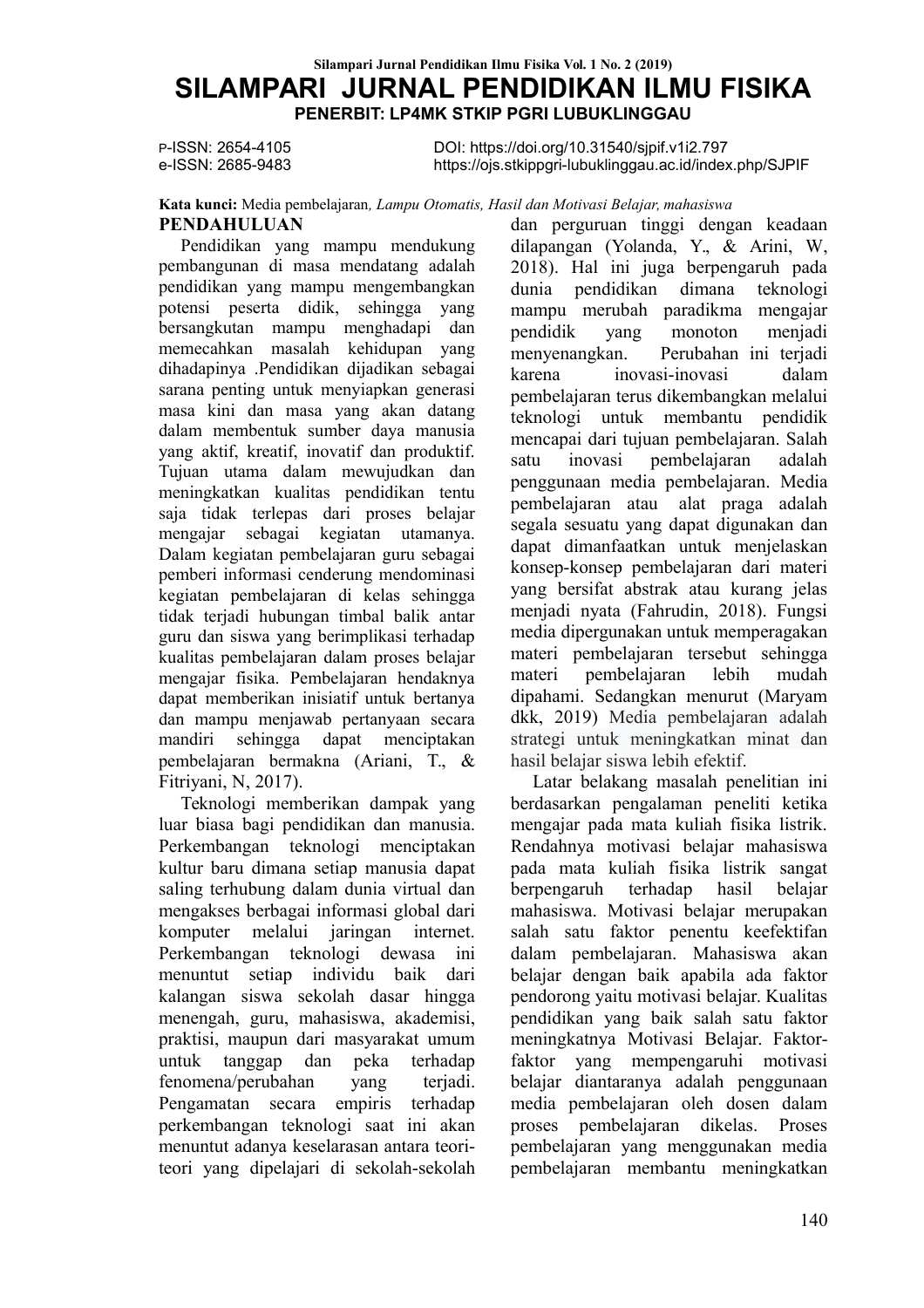P-ISSN: 2654-4105 e-ISSN: 2685-9483

DOI: https://doi.org/10.31540/sipif.v1i2.797 https://ois.stkippari-lubuklinggau.ac.id/index.php/SJPIF

pemahaman mahasiswa terhadap konsep materi mata kuliah yang diajarkan terutama mata kuliah Fisika Listrik sehingga akan meningkatkan hasil belaiar. Hasil belajar merupakan proses atau siswa yang direncanakan. kegiatan dilaksanakan, dan dievaluasi oleh guru secara sistematis agar siswa dapat belajar dalam situasi dan kondisi yang kondusif dan efektif serta dengan hasil yang lebih vang optimal (Mariyam, 2018).

Salah satu faktor Rendahnya motivasi belajar mahasiswa di program studi teknik komputer STMIK Dian Cipta Cendikia membuat peniliti melakukan penelitian dengan judul Pengaruh Penggunaan Media Pembelajaran Lampu Otomatis Pada Mata Kuliah Fisika Listrik Terhadap Hasil dan Motivasi Belajar Mahasiswa.

### **LANDASAN TEORI**

#### 1. Media Pembelajaran

Kata media bersala dari bahasa latin dan merupakan bentuk jamak dari medium, dan dapat diartikan sebagai prantara. Sedangkan proses pembelajaran merupakan komunikasi yang mengandung lima komponen vaitu: guru atau komunikator, siswa atau komunikan, bahan ajar, media pembelajaran dan pembelajaran. tuiuan Guru atau komunikator berperan sebagai salah satu komponen hubungan interaksi pada pembelajaran, proses bertugas membimbing dan mengarahkan siswa dan bagaimana belajar supaya mendapatkan hasil belajar yang maksimal (Ariani, T, 2017). Media pembelajaran atau media yang memiliki ciri atau bentuk dari konsep sebuah materi pembelajaran vang dipergunakan untuk memperagakan materi pembelajaran tersebut sehingga materi pembelajaran lebih mudah (Asyhar, dipaham  $2011$ ). Media Pembelajaran untuk pembelajaran fisika listrik merupakan bagian dalam pengembangan pembelajaran fisika Listrik.

### 2. Lampu Otomatis

Lampu otomatis adalah lampu yang menyala dan mati secara otomatis tanpa adanya manusia yang menghidupkan atau mematikan. Pada penelitian ini penliti menggunakan sensor cahava pada rangkaian elektronika sederhana. Lampu diatur agar mati atau menyala sendiri otomatis. Sehingga walaupun secara sedang bepergian kita tidak perlu lagi takut lupa menghidupkan atau mematikannya.

peneliti menggunakan sensor sederhana vang bernama LDR (Light Depence Resistance). LDR merupakan komponen resistor variabel vang nilai resistansinya tahanan atau dapat dipengaruhi oleh intensitas cahava vang ada di sekitarnya.

Rangkaian sederhana sebagai saklar lampu otomatis menggunakan Rangkaian Sensor **LDR** vang pensaklaran otomatisnya berdasarkan intensitas cahaya (matahari). LDR yang mempunyai sifat nilai tahanan atau resistansi didalamnya dipengaruhi oleh banyak sedikitnya intesitas cahaya yang masuk. Semakin banyak cahaya yang terkena sensor ini maka nilai resitansinya akan turun, dan sebaliknya semakin sedikit cahaya maka nilai resistansinya akan naik. kisaran nilai sensor LDR umumnya yaitu antara  $500\Omega - 200k\Omega$ .

### 3. Motivasi Belajar

Kata motivasi berasal dari kata "motif" hakekatnya pada merupakan yang "terminologi umum yang memberikan makna daya dorong, keinginan, kebutuhan dan kemauan". Motif yang telah aktif disebut "motivasi" (warna, 2011:52).

Motif/motivasi secara umum juga dapat diartikan sebagai "daya upaya yang mendorong seseorang untuk melakukan sesuatu" (Sardiman, 2011;73). Motif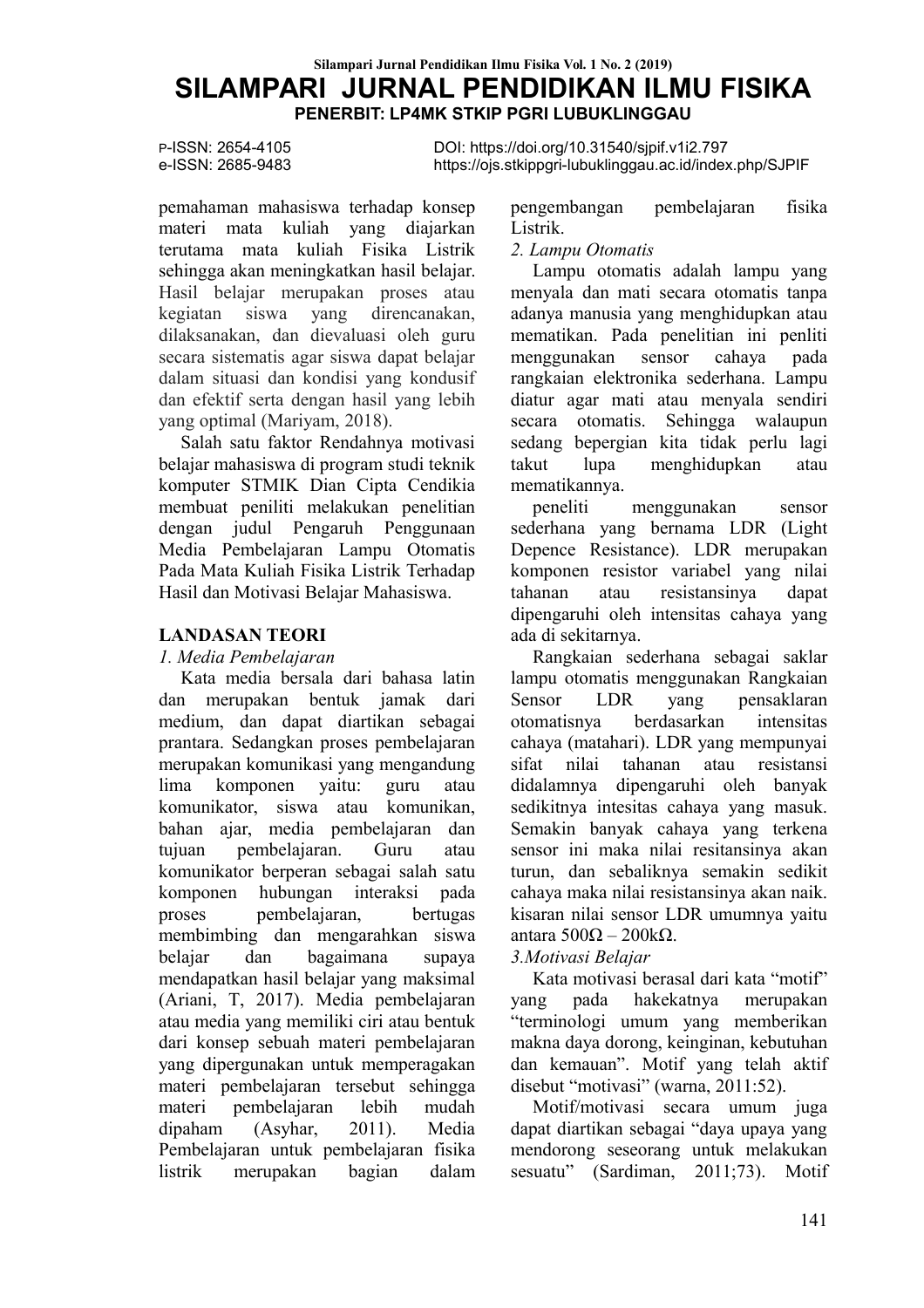P-ISSN: 2654-4105 e-ISSN: 2685-9483

DOI: https://doi.org/10.31540/sjpif.v1i2.797 https://ois.stkippari-lubuklinggau.ac.id/index.php/SJPIF

dapat dikatakan sebagai daya penggerak dari dalam dan didalam subjek untuk melakukan aktivitas-aktivitas tertentu demi untuk mencapai tujuan.

### **METODE PENELITIAN**

Jenis penelitian dalam penelitian ini kuantitatif yaitu data yang adalah berhubungan dengan angka-angka yang diperoleh dengan menggunakan perhitungan statistik. Pengumpulan data dilakukan dengan cara tes dan angket. Dalam penelitian ini angket yang digunakan adalah angket tertutup (angket berstruktur). Tujuan diberinya angket keada peserta didik untuk mencari informasi/ data yang lengkap berbentuk atau pernyataan pertanyaan tertulis kepada respoden untuk dijawab dan untuk mengetahui seberapa besar hubungan antara media pembelajaran lampu otomatis dengan peningkatan motivasi belajar. Untuk mengukur hubungan antara media pembelajaran lampu otomatis dengan peningkatan motivasi digunakan uji korelasi product moment sebagai herikut<sup>.</sup>

$$
r_{\text{hitung}} = \frac{\frac{n (\Sigma XY) - (\Sigma X) \cdot (\Sigma Y)}{\sqrt{\left\{n \cdot \Sigma X^2 - (\Sigma X)^2\right\} \cdot \left\{n \cdot \Sigma y^2 - (\Sigma y)^2\right\}}}{\left(1\right)^2}
$$

 $=$  Koefisien korelasi  $r_{\text{hitung}}$ 

 $=$  Jumlah skor item  $\Sigma$ Xi

 $\Sigma$ Yi  $=$  Jumlah skor total (seluruh item)  $=$  Jumlah responden  $\mathbf{n}$ 

Interpretasi besarnya koefisien korelasi menurut (Winarni, 2011) adalah sebagai berikut:

| Tabel 1. Rentang nilai korelasi |  |
|---------------------------------|--|
|---------------------------------|--|

| Rentang      | Katagori      |
|--------------|---------------|
| $0,8 - 1,00$ | sangat tinggi |
| $0,6-0,8$    | Tinggi        |
| $0,4-0,6$    | Cukup         |
| $0,2 - 0,4$  | Rendah        |
| $0.0 - 0.2$  | sangat rendah |

Teknik analisis data menggunakan untuk uji t yang bertujuan untuk melihat seberapa besar pengaruh penggunaan media pembelajaran lampu otomatis peningkatan terhadap motivasi. Persamaan uji-t sebagai berikut:

$$
thitung = \frac{r\sqrt{n-2}}{1-r^2}
$$
 (2)

diketahui:

 $t = Nilai$  thing

 $r = K$ oefisian korelasi hasil

 $n = J$ umlah responden

Jika thitung>  $t_{\text{table}}$  dengan signifikansi 0,05 maka  $H_0$  ditolak.

Jika thitung  $t_{\text{tabel}}$  dengan signifikansi 0,05 maka  $H_0$  diterima.

- tidak terdapat  $H_0$ . perbedaan pengaruh penggunaan media pembelajaran lampu otomatis pada mata kuliah fisika listrik terhadap hasil dan motivasi belaiar mahasiswa.
- $H1$ : terdapat perbedaan pengaruh penggunaan media pembelajaran lampu otomatis pada mata kuliah fisika listrik terhadap hasil dan motivasi belajar mahasiswa.

### **HASIL DAN PEMBAHASAN**

Pada 25 mahasiswa Prodi Teknik komputer STMIK Dian Cipta Cendikia Kotabumi dilakukan perkuliahan 4 x pertemuan atau satu bulan Setelah dilakukan kegiatan pembelajaran dilakukan pengambilan data berupa tes hasil belajar dan penyebaran angket. Penilaian angket yang dinilai oleh mahasiswa kemudian dianalisis untuk mengetahui nilai korelasinya. Adapun hasil penilaian angket tersebut didapatkan hasil  $r_{hitung}$  atau  $r_{xy} = 0.63$  sedangkan  $r_{\text{radol}} =$  pada  $N = 25$  dan  $\alpha = 0.05$  dari tabel kritis product moment.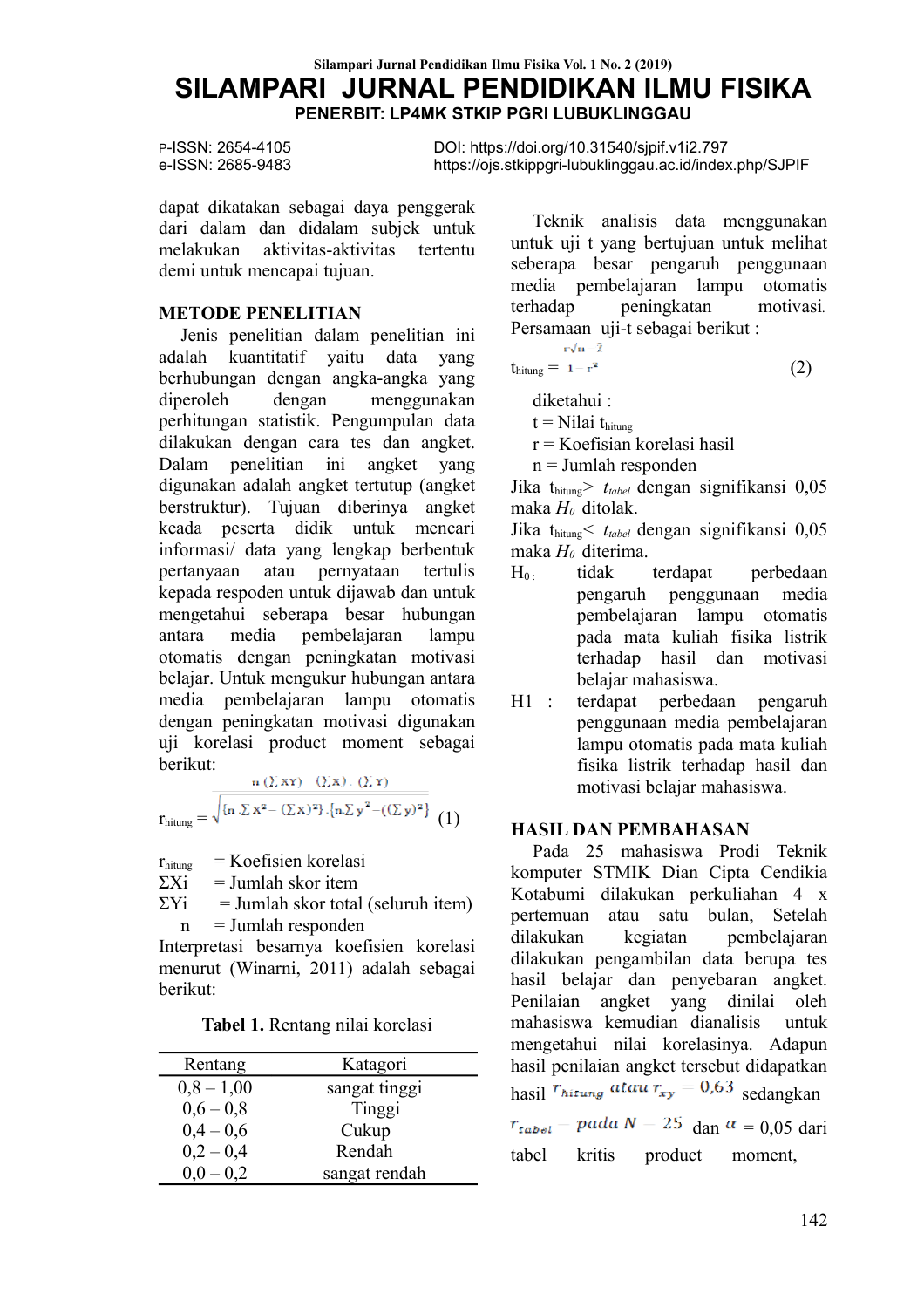P-ISSN: 2654-4105 e-ISSN: 2685-9483

 $r_{\text{tabel}} = 0.45$ sehingga  $r_{hitung} > r_{tabel} (0.63 > 0.45)$ Dari

analisis tersebut dapat dipatan nilai korelasi antara nilai x dan y pada kata gori tinggi dengan koefisien korelasi antara interval  $0.6 - 0.8$ . persamaan regresi liniernya a = 3,95 dan b = 1,01. kemudian persamaan regresi liner ditulis  $Y = a +$ bX, atau  $Y = 3.95 + 1.01X$ . nilai tersebut berarti adanya pengaruh postif media pembelajaran terhadap Motivasi belajar mahasiswa dengan koefisien arah regresi sebanyak 1.01. Sedangkan hasil dari uji beda atau uji t di table 3 berikut.

**Tabel 3.** Uji Beda atau uji t  $(N = 25)$ 

| Nilai | t-tabel | $t$ -hitung | Kesimpualan                       |
|-------|---------|-------------|-----------------------------------|
|       |         |             |                                   |
| 0.63  | 2.01    | 3.50        | <i>t</i> -hitung $> t$ -<br>tabel |

Dari table di atas dapat disimpulakan bahwa H<sub>1</sub> diterima dan H<sub>0</sub> ditolak atau terdapat perbedaan pengaruh penggunaan media pembelajaran lampu otomatis pada mata kuliah fisika listrik terhadap hasil motivasi belaiar mahasiswa dan Sedangkan hasil belaiar mahasiswa perttest dan posttest sebagai berikut.

Tabel 2. Hasil belajar pretest dan posttest mahasiswa

| Perlaku | Min | Max | Mean | SТ  | Varia |
|---------|-----|-----|------|-----|-------|
| an      |     |     |      |     | n     |
| Pretest | 25  | 60  | 40.4 | 5,3 | 28,54 |
| posttes | 40  | 85  | 60.3 | 49  | 56,13 |

Dari table 2 diketahui sekor rata-rata pretes mahasiswa yaitu 40,4 sedangkan sekor posttes 60,3 atau mengalami peningkatan skor hasil tes rata 19,9 atau 49.2% dari skor rata-rata awal.

### **SIMPULAN DAN SARAN**

DOI: https://doi.org/10.31540/sjpif.v1i2.797 https://ois.stkippgri-lubuklinggau.ac.id/index.php/SJPIF

> Berdasarkan hasil dan pembahsan dapat disimpulkan adanya Pengaruh Penggunaan media pembelajaran Lampu Otomatis Pada Mata Kuliah Fisika Listrik Terhadap Motivasi dan Hasil Belajar Mahasiswa Prodi Teknik Komputer STMIK Dian Cipta Cendikia Kotabumi. Pengaruh tersebut ditunjukan dengan korelasi tingginya nilai media pembelajaran lampu otomatis terhadap motivasi belajar mahasiswa dan juga pada peningkatan skor rata-rata nilai tes.

#### **DAFTAR PUSTAKA**

- Ariani, T., & Fitrivani, N. (2017). Perbandingan hasil belajar fisika kelas  $\mathbf{X}$ siswa dengan menggunakan model pembelajaran Group Investigation dan Think Pair Share di SMA negeri purwodadi. Pancaran Pendidikan,  $5(4)$ , 179-190.
- T.  $(2017).$ Pembelajaran Ariani, Kooperatif Tipe Team Assisted Individualization (TAI): Dampak Terhadap Hasil Belajar Fisika Siswa Jurnal Ilmiah Pendidikan Fisika Al-BiRuNi, 6(2), 169-177.
- $(2011).$ Kreatif Asyhar,  $R_{\odot}$ Mengembangkan Media Pembelajaran. Jakarta: GP Pres.
- Fahrudin, A. (2017). Development of Physics Summary Book as a Smartphone-Based Application and Its Effect on Elasticity Learning Achievement, Physics Education Journal, Vol1No 01, hal 22-33.
- Marvam, E (2018). Efektivitas Penggunaan Model Pembelajaran Berbasis Masalah (PBM) terhadap Hasil Belajar Fisika Siswa **SMAN** Lubuklinggau. 9 **PENDIPA** Journal  $\sigma f$ Science Education, Vol 2 No 3, hal 206-213
- Maryam, E. Fahrudin, A & Susanto (2019). The Development of Media **Application Physics Learning Based** Smartphone and Its Effects on